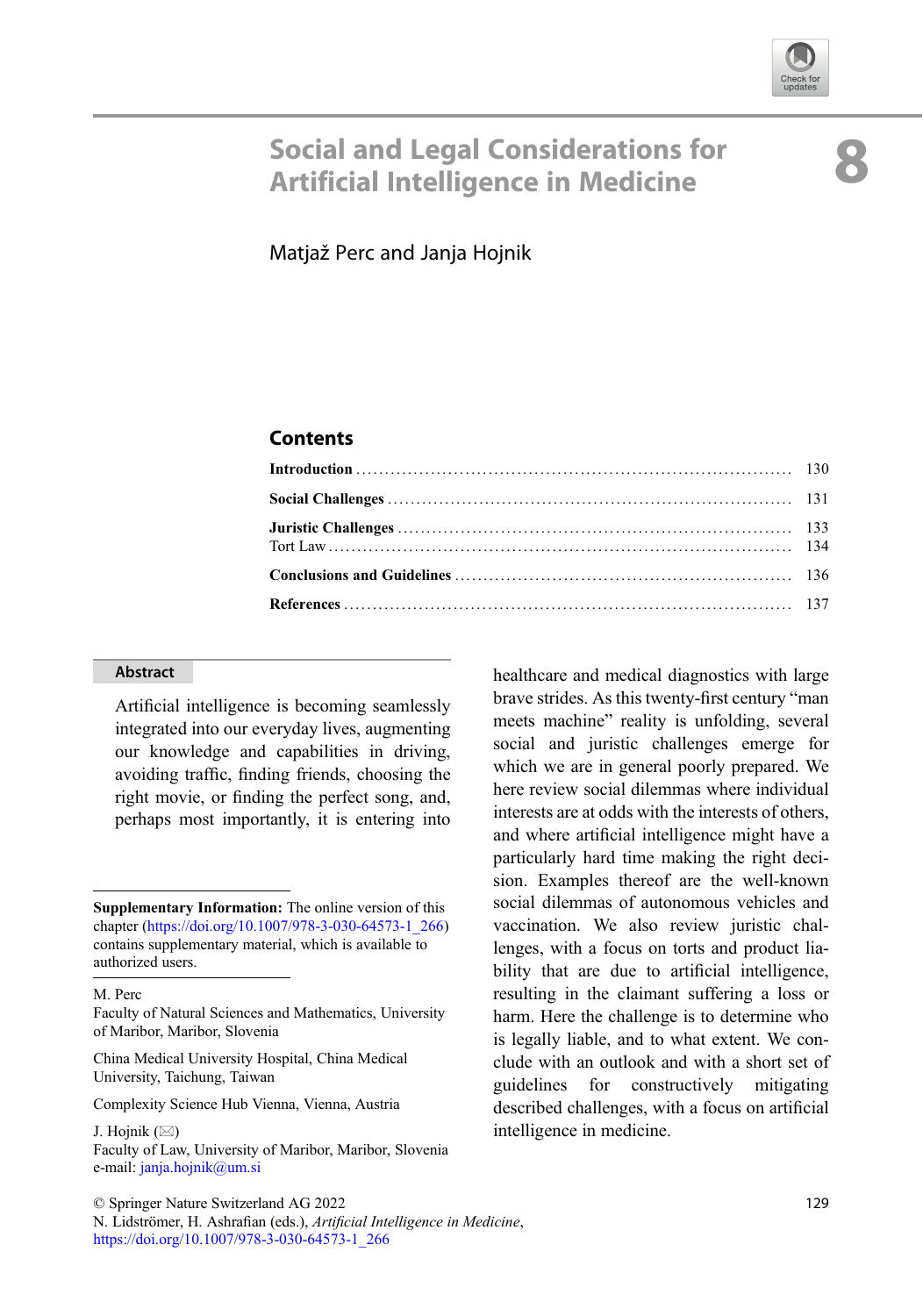#### Keywords

Social dilemma · Vaccination · Cooperation · Reward · Punishment · Agent-based model · Tort law · Legal liability

#### Introduction

A broad body of literature anticipates that in the years to come, intelligent objects will overtake more and more jobs that people have traditionally performed, from driving, diagnosing diseases, providing translation services, and drilling for oil to even milking cows, to name just some examples [\[1](#page-8-0)]. In 1999, a British visionary Kevin Ashton coined the term "Internet of Things" (IoT) to describe a general network of things linked together and communicating with each other as computers do today on the Internet [\[2](#page-8-1)]. The connection of objects to the Internet makes it possible to access remote sensor data and to control the physical world from a distance [\[3](#page-9-0)]. Data communication tools are changing "tagged things" into "smart objects" with sensor data supporting a wireless communication link to the Internet  $[4, 5]$  $[4, 5]$  $[4, 5]$ . This means that the manufacturer can make fewer visits, reducing costs and producing less disruption and higher satisfaction for the customer [[6\]](#page-9-3). Remote diagnostics, where complex manufactured products are monitored via sensors, may not, however, only be important for repairing industrial machines but also for human health, such as remote control of pacemakers [\[7](#page-9-4)]. The widespread use of Wi-Fi and 4G enables the communication with smart objects without the need of a physical connection, such as to control customers' home heating and boiler from their mobile or laptop. Mobile smart objects can move around and GPS makes it possible to identify their location [[3\]](#page-9-0). This technology facilitates the development of so-called connected or automated cars that enable the driver automatic notification of crashes and speeding, as well as voice commands, parking applications, engine controls, and car diagnosis. It is foreseen that trucks will soon no longer need drivers, as computers will drive them, without the need for rest or sleep. Moreover, each Philips or Samsung TV comes nowadays with an application called "Smart TV," which consolidates video on demand function, the Internet access, as well as social media applications [\[8](#page-9-5)]. Objects are thus becoming increasingly smart and consequently autonomous. There are many implications of this in the field of medical law, in particular in relation to the mobile health apps, e.g., a smart phone that is acting as a thermometer or as a blood pressure monitor, applications that tract events, retrieve medical content, or allow patient-doctor communication.

However, autonomous objects will also cause accidents, invade private space, fail surgeries and fail to diagnose cancer, and even engage in war crimes [[9\]](#page-9-6). As autonomous objects will become more and more commonplace on streets, on the skies, in households, and in medicine, their social and legal status will only grow in importance. Considering that autonomous objects are not a matter of "if" but rather of "when" such technology will be introduced, the regulatory dimension might be decisive in this respect, as is the prior identification of socially challenging situations where not only the user but also others may be adversely affected. If the activity of autonomous objects, and more generally of artificial intelligence, is not properly regulated, it will not be broadly accepted as a more efficient and safe alternative to human controlled objects or human decision-making. However, the autonomy we give to machines may render many established legal doctrines obsolete, and more importantly, affect what we judge to be "reasonable" human activity in the future.

Modern businesses and technological developments thus need to be followed by appropriate regulation that will control the associated hazards and thus enable the industry to flourish. At the same time, regulation has to leave enough flexibility so that law does not restrict technological development. This development is also extremely important in the field of medicine, where technological developments bring about a special revolution in terms of medical devices, but which must also be accompanied at the right time by appropriate regulation, in order to take advantage of the benefits that new technologies bring to patients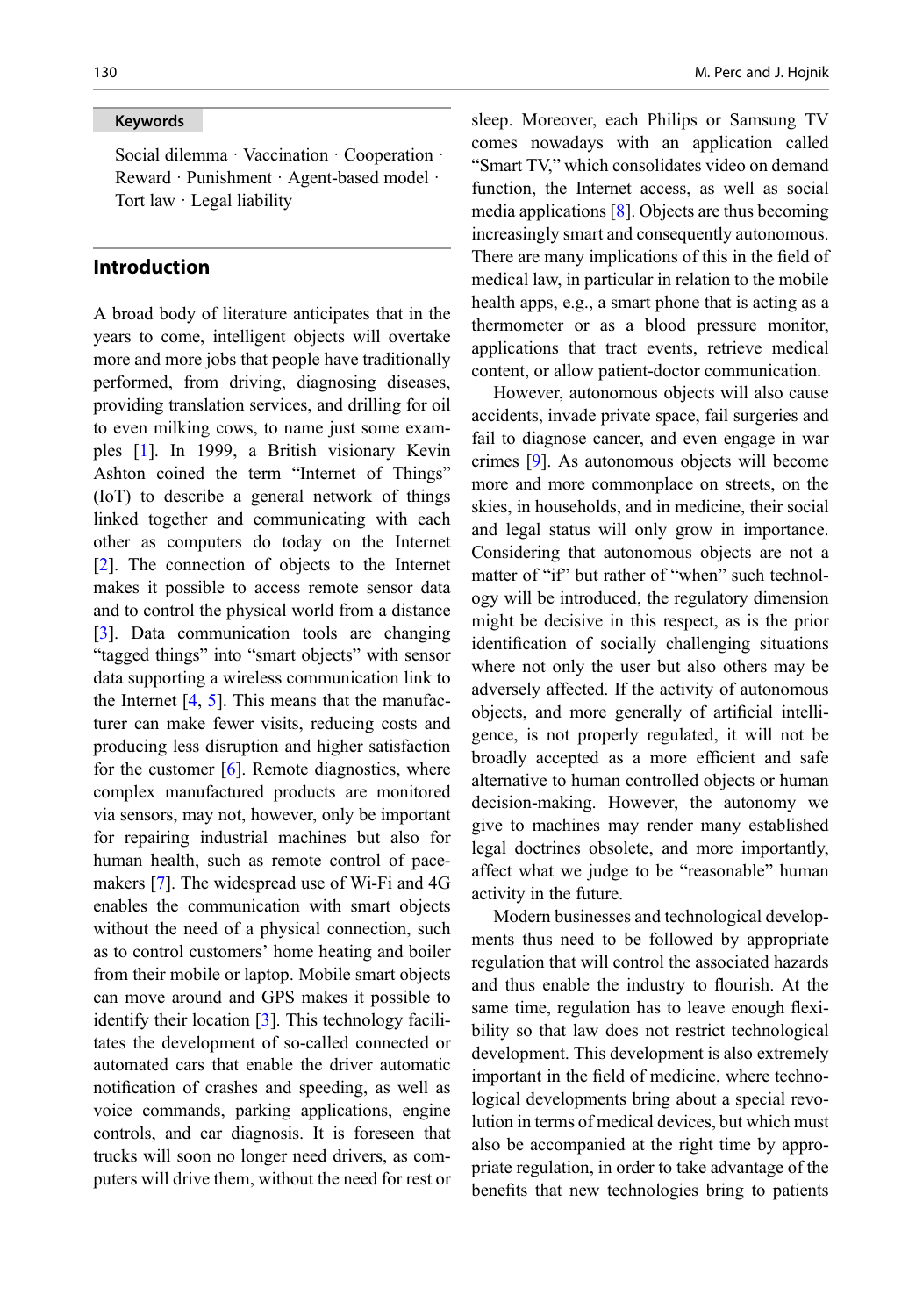and to avoid potential threats, either in the form of products which may harm human health or in the form of tampering with personal data and the right of individuals to confidentiality. Considering that the industry, the consumers, and patients are getting increasingly smart, smart regulatory solutions need to follow  $[10]$  $[10]$ , establishing the right balance between safety, liability, and competition on one side and innovation and flexibility on the other. In this respect, regulatory requirements can either restrict technological development, in particular if liability for potential errors is strict or if taxation encourages human workforce, or boost it, if the standard of liability is set so that safety of computer performance is compared to the safety of certain human activity, such as driving.

In the European Union in particular, there are delicate discussions taking place on who should be competent to set the rules in this respect, Member States or EU institutions. Moreover, it is also important that this regulatory process does not bypass democratic governance principles and that industry is included in the regulatory process, as well as that self-regulation replaces legislation where possible, so that only general regulatory requirements are set by the public authorities and the market defines the technical solutions [[11](#page-9-8), [12\]](#page-9-9).

In what follows, we will review social and juristic challenges of artificial intelligence in more detail, and then proceed with conclusions and guidelines as to how they might be successfully overcome.

#### Social Challenges

Preceding regulation and any legal action that may follow is the identification of situations where artificial intelligence is likely to be particularly challenged when it comes to making the right decision. Some situations are of course very clear-cut. A movie recommendation system should obey parental restrictions and not serve up R rated or NC-17 rated content to a child. Likewise, an autonomous vehicle should not crash into a wall for no apparent reason. But oftentimes situations are far less clear-cut, in

particular when not only the user but also others are involved.

Social dilemmas are situations where what is best for an individual is not the same, or is even at odds, with what is best for others. Already in the early 1980s, Robert Axelrod [\[13](#page-9-10)] set out to determine when individuals opt for the selfish option, and when they choose to cooperate and thus take into account how their actions would affect others. Of course, cooperation is a difficult proposition because it entails personal sacrifice for the benefit of others. According to Darwin's fundamental On the Origin of Species, natural selection favors the fittest and the most successful individuals, and it is therefore not at all clear why any living organism should perform an altruistic act that is costly to perform but benefits another. In Axelrod's famous tournament, the so-called tit-for-tat strategy proves to be the most successful in the iterated prisoner's dilemma game. The strategy is very simple. Cooperate first, then do whatever the opponent is doing. If the opponent was cooperative in the previous round, the strategy of tit-for-tat is to cooperative. If the opponent defected in the previous round, the strategy of tit-for-tat is to defect. This is similar to reciprocal altruism in biology.

But what about artificial intelligence, and one-off situations where the "machine" has to determine whether to act in favor of the owner (or user), or in favor of others? This was brought to an excellent point by Bonnefon et al. [\[14](#page-9-11)], who studied the social dilemma of autonomous vehicles. Inevitably, such vehicles will sometimes be forced to choose between two evils, such as running over pedestrians or sacrificing themselves and their passenger to save the pedestrians. The key question is how to code the algorithm to make the "right" decision in such a situation? And does the "right" decision even exist? Research found that participants in six Amazon Mechanical Turk studies approved of autonomous vehicles that sacrifice their passengers for the greater good and would like others to buy them, but they would themselves prefer to ride in autonomous vehicles that protect their passengers at all costs. Put differently, let others cooperate, i.e., sacrifice themselves for the benefit of others, but we would prefer not to.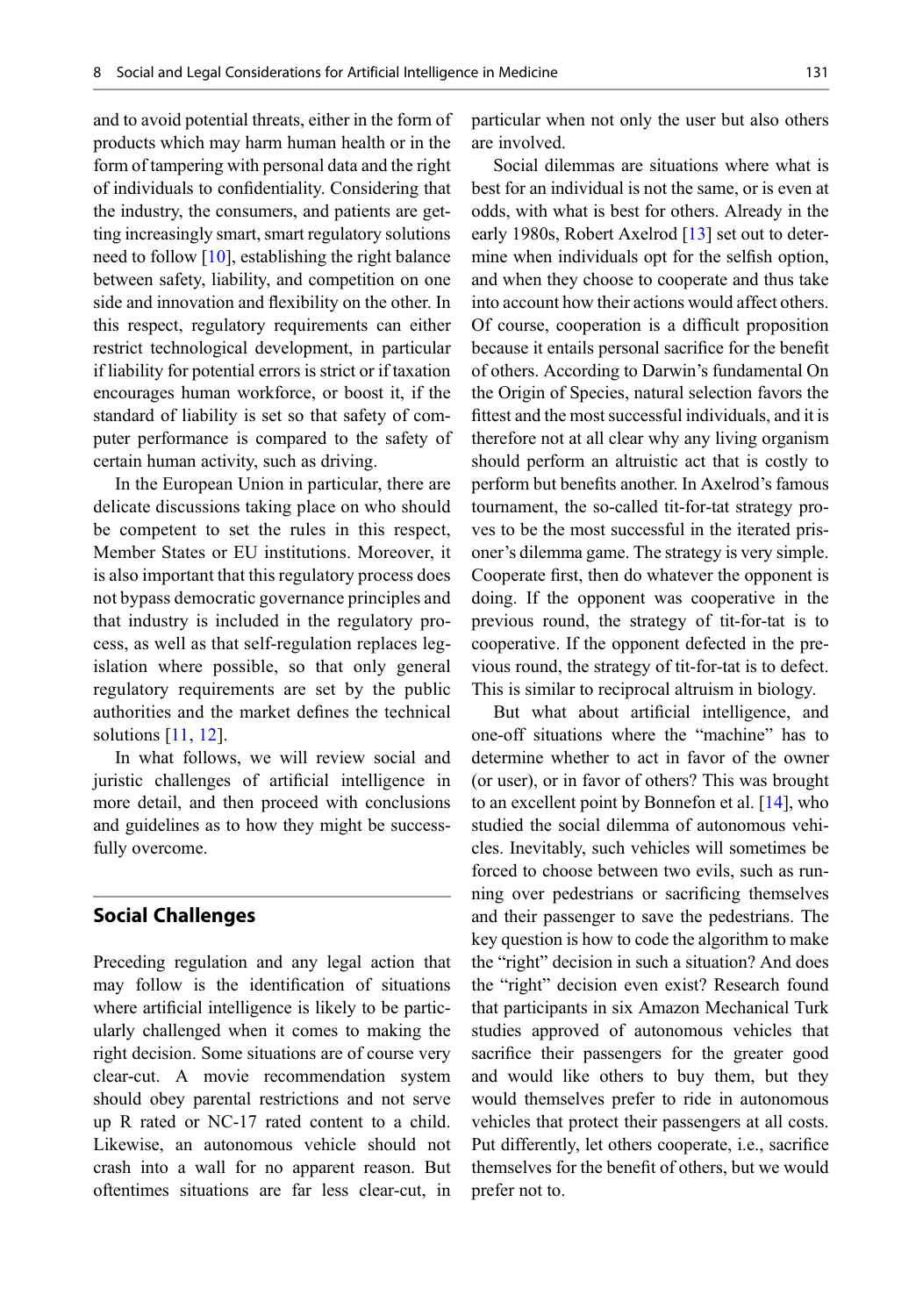An in essence, the same social dilemma emerges with vaccination. Old-school vaccination strategies, although admittedly easy to implement, demand that a certain fraction of the population needs to be vaccinated for herd immunity to set in. But with major progress in the structure and function of social networks [[15\]](#page-9-12), the same problem could be approached more systematically, by means of determining key individuals in such networks, and vaccinating them based on various metrics related to centrality, betweenness, and influence. Factors that could also be considered include temporal aspects such as traveling and commuting. A contemporary review of these developments is by Wang et al. [[16\]](#page-9-13). Such advancements call for artificial intelligence, but they inevitably create a social dilemma. Will the individuals chosen for vaccination agree to this? Should they agree to being vaccinated for the good of others? Of course, the right thing to do is to agree, but the choice may nag on some of the vaccinated. Why us, why not others? The initially mentioned "old-school" strategies avoid this dilemma by essentially demanding all be vaccinated. Perhaps this is the easiest solution to the dilemma – to avoid it altogether. But easy as it may be, it neglects major progress done in many fields, including network science and digital epidemiology, and it precludes our capitalization on this progress. How many doses of vaccine could have been saved and used elsewhere for efficient immunization? How many people would not have needed to cope with some of the more adverse side effects? Would it be ethical to reward those that do get vaccinated, or even punish those that decline? We arrive at a much more complex playground of human decision-making, augmented by artificial intelligence, where a rich plethora of different strategies is at our disposal to promote cooperation [\[17](#page-9-14)]. But altogether, we arrive at, or rather we are faced with, the same conclusion as with the autonomous vehicles: let others cooperate and sacrifice themselves for the benefit of others, not "us."

This is nothing if not a brutally honest outcome of a social dilemma situation involving us, humans. We are social, and we are compassionate, and we care for one another, but in rather extreme

situations, Darwin still has the best of us. It is important to understand that cooperation is the result of our evolutionary struggles for survival. As a species, we would unlikely survive if our ancestors around million years ago had not started practicing alloparental care and the provisioning for the young of others. This was likely the impetus for the evolution of remarkable other-regarding abilities of the genus Homo that we witness today [\[18\]](#page-9-15). Today, we are still cooperating, and on ever larger scales, to the point that we may deserve being called "SuperCooperators" [[19](#page-9-16)]. Nevertheless, our societies are also still home to millions that live on the edge of existence, without shelter, without food, and without having met the most basic needs for a decent life [\[20](#page-9-17)].

So what can we expect from artificial intelligence in terms of managing social challenges, and in particular social dilemmas? We certainly have the ability to write algorithms that would always choose the prosocial, cooperative action. But who want to drive a car that may potentially kill you to save the lives of others? According to Bonnefon et al. [\[14](#page-9-11)], indeed not many of us. Hence, their conclusion, "regulating for utilitarian algorithms may paradoxically increase casualties by postponing the adoption of a safer technology." We thus have the knowledge and the ability to program supremely altruistic machines, but we are simply too self-aware, too protective of ourselves, to then be willing to use such machines.

This in turn puts developers and engineers into a difficult position. Which is either to develop machines that are save but very few would want to buy, or to develop machines that may kill many to save one and will probably sell like honey. Nevertheless, the situation may not be as black and white, as artificial intelligence itself may learn how best to respond. Indeed, a recent review by Peysakhovich and Lerer [\[21](#page-9-18)] points out that, because of their ubiquity in economic and social interactions, constructing agents that can solve social dilemmas is of the outmost importance. And deep reinforcement learning is put forward as a way to enable artificial intelligence to do well in both perfect and imperfect information bilateral social dilemmas.

Well over half a century ago, Isaac Asimov, an American writer and professor of biochemistry at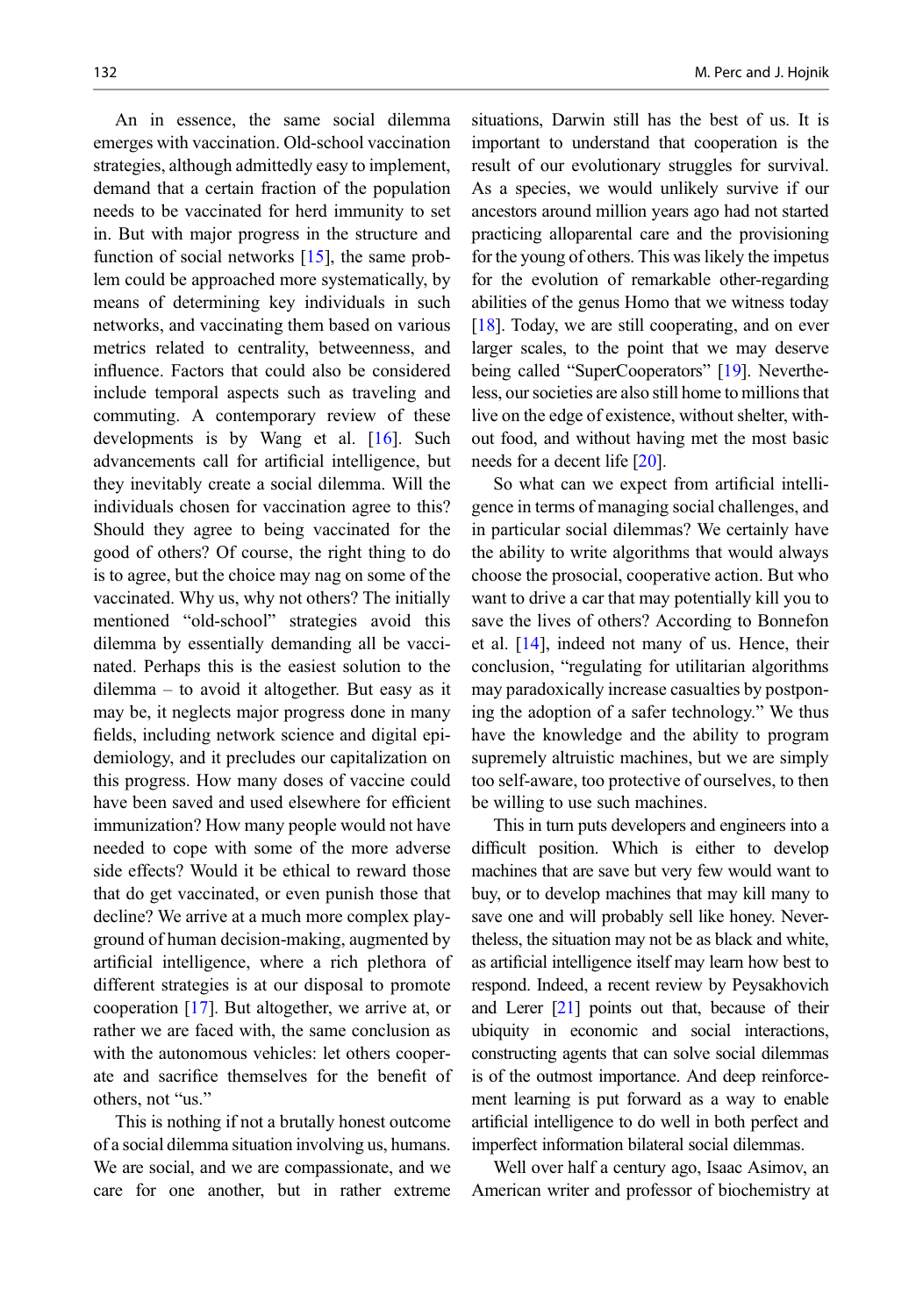Boston University, put forward the Three Laws of Robotics. First, a robot may not injure a human being or, through inaction, allow a human being to come to harm. Second, a robot must obey the orders given it by human beings except where such orders would conflict with the first law. And third, a robot must protect its own existence as long as such protection does not conflict with the first or the second law. Later on, Asimov added the fourth law, which states that a robot may not harm humanity, or, by inaction, allow humanity to come to harm. But this does not cover social dilemmas, or situations, where the machine inevitably has to select between two evils. Recently, Nagler et al. [\[22\]](#page-9-0) proposed an extension of these laws, precisely for a world where artificial intelligence will decide about increasingly many issues, including life and death, thus inevitably facing ethical dilemmas. In a nutshell, since all humans are to be judged equally, when an ethical dilemma is met, let the chance decide. Put in an example, when an autonomous car has to decide whether to drive the passenger into a wall or overrun a pedestrian, a coin toss should be made and acted upon accordingly. Heads it's the wall, tails it's the pedestrian. No study has yet been made as to what would potential buyers of such a car make of knowing such an algorithm is embedded in the car, but it is likely safe to say that, fair as it may be, some would find it unacceptable.

Ultimately, the problems that arise when a machine's designer directs it toward a goal without thinking about whether its values are all the way aligned with humanity's, or when the machine is designed to "SuperCooperator" standards, rather harming the user than others around, we need good regulation and a prepared juristic system to tackle the challenges. This, however, leads us to a new set of challenges, namely, those that are mainly juristic.

#### Juristic Challenges

Considering its multifaceted character, artificial intelligence inherently touches upon a full spectrum of legal fields. Firstly, new technology raises issues concerning patentability, joint infringement, and patent quality [\[23\]](#page-9-1). New relies on communication between two or more smart objects and consumers, and it is challenging whether inventors of certain types of IoT applications will be able to overcome the test for patent eligibility. Moreover, even if they obtain patents on new methods and protocols, the patents may still be very difficult to enforce against multiple infringers [\[23\]](#page-9-1).

Furthermore, as collecting and analyzing data is progressively spreading and an increasing number of companies and health institutions have started to exploit the possibilities arising from collection and exploitation of potential data, so that added value can be created  $[24]$  $[24]$ , this information explosion (also called "data deluge") unlocks various legal concerns that could stimulate a regulatory backlash. While it is claimed that data has become the raw material of production, and a new source of immense economic and social value [\[25](#page-9-3)], Big Data has been identified as "the next frontier for innovation, competition, and productivity" [\[26](#page-9-4)]. This is extremely relevant for the medical sector, where research is crucially dependent upon gathering sufficient amount of relevant data. On the other hand, however, open questions range from who is entitled to use this data, can data be traded, and, if so, what rules apply to this. Health data are considered particularly delicate and therefore call for special legal protection. Yet, if the rules for collecting this data are too strict, development of new medicines and health appliances might be hindered. To prevent diminishing the data economy and innovation, "smart" regulation is needed to establish a balance between beneficial uses of data and the protection of privacy, nondiscrimination, and other legally protected values. The harvesting of large data sets and the use of modern data analytics presents a clear threat for the protection of fundamental rights of European citizen, including the right to privacy [\[27](#page-9-20)].

Thirdly, ICT is changing the role of the consumer "from isolated to connected, from unaware to informed, from passive to active"  $[28]$  $[28]$ . This process is sometimes also called "digitalization" of the consumer [[29\]](#page-9-22), considering that people are increasingly able to use digital services. The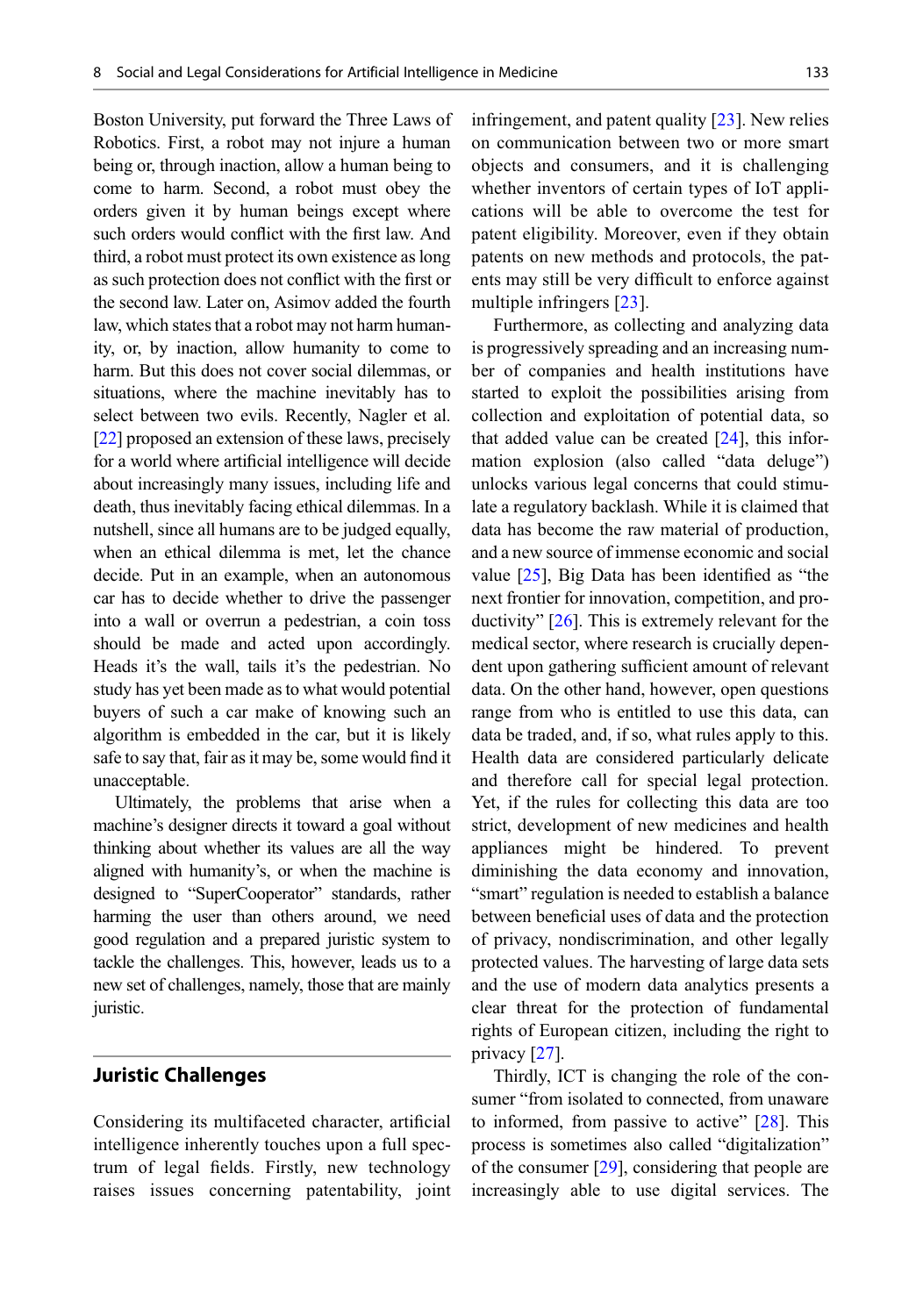younger generations are grown up with digitalization and are eagerly in the forefront of adopting new technology. This could mean that the traditional presumption in consumer law that a consumer is uninformed and thus requires special legal protection no longer holds true. Nevertheless, the change is so rapid that the pre-Internet generations hardly follow the suit and new manufacturing methods bring new dangers for consumers. As the health sector greatly involves elderly generations, it is important they are included in the development and medical advances in this field while also adapting consumer law to the new challenges.

Finally, tax policy will play a very important role in the age of intelligent objects, particularly considering that human labor costs are increasing, so that it is broadly expected that automation will lead to significant job losses. As the vast majority of tax revenues are now derived from labor, firms avoid taxes by increasing automation. It is thus claimed that since robots are not good taxpayers, some forms of automation tax should be introduced to support preferences for human workers.

The focus of this section is on tort law aspects of intelligent objects, such as robots increasingly used in medicine. Tort law shifts the burden of loss from the injured party to the party who is at fault or better suited to bear the burden of the loss. Typically, a party seeking redress through tort law will ask for damages in the form of monetary compensation. Tort law aims to reduce accidents, promote fairness, provide peaceful means of dispute resolution, etc. [\[30\]](#page-9-23).

According to the level of fault, torts fall in three general categories:

- (a) Intentional torts are wrongs that the defendant deliberately caused (e.g., intentionally hitting someone).
- (b) Negligent torts occur when the defendant's actions were unreasonably unsafe, meaning that she has failed to do what every (average) reasonable person would have done (e.g., causing an accident by speeding).
- (c) Strict (objective) liability torts do not depend on the degree of care that the defendant used; there is no review of fault on the side of the

defendant; rather, courts focus on whether harm is manifested. This form of liability is usually prescribed for making and selling defective products (products' liability).

Multifaceted character of artificial intelligence brings challenges in the field of regulating liability for damage caused by intelligent objects.

#### Tort Law

In relation to automated systems, various safety issues may arise, despite the fact that manufacturers and designers of robots are focused on perfecting their systems for 100% reliability and thus making liability a nonissue  $[31]$  $[31]$ . It can happen that robotic technology fails, either unintentionally or by design, resulting in economic loss, property damage, injury, or loss of life [[32\]](#page-9-11). For some robotic systems, traditional product liability law will apply, meaning that the manufacturer will bear responsibility for a malfunctioning part; however, more difficult cases will certainly come to the courts, such as a situation, where a selfdriving car appears to be doing something unsafe and the driver overrides it – was it the manufacturer's fault, or is it the individual's fault for taking over [\[33](#page-9-12)].

Similar difficulties may arise in relation to remotely piloted aircrafts (so-called civil drones). In the USA, a case concerning civil drones already appeared before the courts, when US Federal Aviation Administration issued an order of a civil penalty against Raphael Pirker, who in 2011, at the request of the University of Virginia, flew a drone over the campus to obtain video footage and was compensated for the flight. First instance, the court decided that a drone was not an aircraft, while the court of appeal ruled to the opposite. The cases ended in 2015 with a settlement of \$1.100.

The starting point for examining "computergenerated torts"  $\left[30\right]$  $\left[30\right]$  $\left[30\right]$  is – or at least should be – that machines are, or at least have the potential to be, substantially safer than people. Although media broadly reported on the fatality involving Tesla's autonomous driving software, it is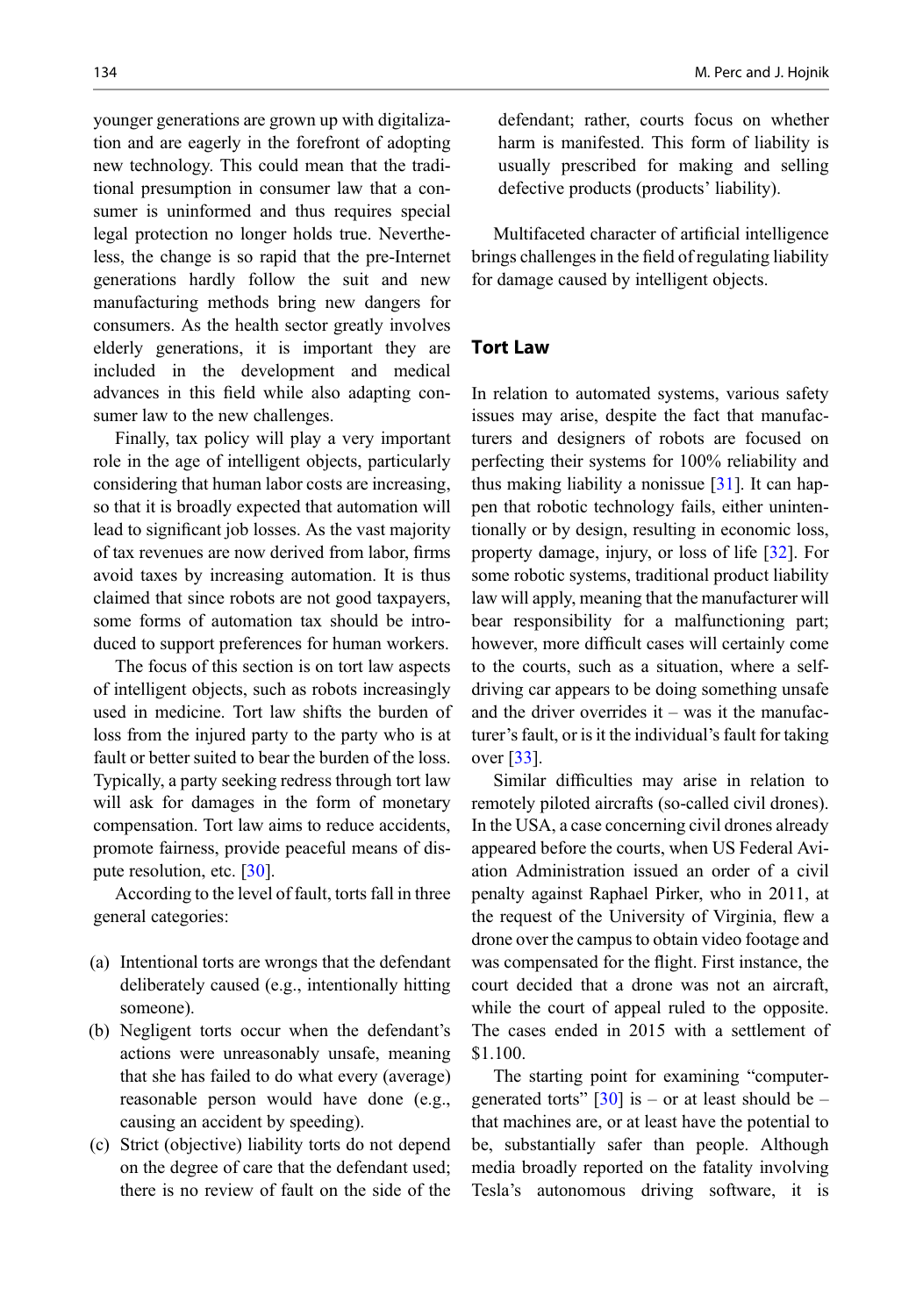generally accepted that self-driving cars will cause fewer accidents than human drivers. It is stated that 94% of crashes involve human error. Moreover, medical error is one of the leading causes of death [\[34](#page-9-24)]. Consequently, artificial intelligence systems, like IBM's Watson, that analyze patient medical records and provide health treatment do not need to be perfect to improve safety, just better than people.

If accident reduction is in fact one of the central, if not the primary, aims of tort law, legislators should adapt standards for tort liability in case of harm caused by intelligent objects in such a way that law encourages investment in artificial intelligence and thus increases safety of humans. Most injuries people cause are evaluated under a negligence standard, where a tortfeasor is liable in case of unreasonable conduct. If her act was not below the standard of a reasonable person, the harm is thought to be pure matter of chance for which no one can be held accountable. When computers cause the same injuries, however, a strict liability standard applies, meaning that it does not matter whether someone is at fault for the harm caused or not. This distinction has financial consequences and discourages automation, because computer controlled objects incur greater liability for the producer or owner than people. Moreover, if we want to improve safety through broader use of automation, current regulation has the opposite effect.

As currently product's liability is strict, that is independent of fault, while human activity is measured according to the standard of a reasonable person, legal scholars claim that in order to incentivize automation and further improve safety, it is necessary to treat a computer tortfeasor as a person rather than a product. It is thus defended that where automation and digitalization improve safety, intelligent objects should be evaluated under a negligence standard, rather than a strict liability standard and that liability for damage would be compared to a reasonable person [\[30](#page-9-23)]. Additionally, when it will be proven that computers are safer than people, they could set the basis for a new standard of care for humans, so that human acts would be assessed from the perspective what a computer would have done and how using the computer humans could avoid accidents and the consequent harm.

Nevertheless, jurists broadly defend strict liability for intelligent objects or in some respects even broader than currently foreseen, particularly in terms of the bodies involved that could be held liable – from the producer, distributer, seller, but also the telecommunication provider, when, for example, the accident was caused due to the lack of Internet connection. At the European Union level, considering that the Product Liability Directive (85/374/EEC) does not apply to intangible goods, inadequate services, careless advice, erroneous diagnostics, and flawed information are not in themselves included in this directive. It is nevertheless important that when damage is caused by a defective product, used in the provision of a service, it will be recoverable under the Product Liability Directive [\[35](#page-9-14)], regulating strict liability test (see also EU Court's decisions on Cases C-203/99, Veedfald, and C-495/10, Dutrueux). Many acts by robots used in medical procedures will thus come within the ambit of this Directive, including software that is stored on a tangible medium. This means that in case the consumer, whose car causes an accident due to malfunctioning software, or a patient, who suffers the wrong dosage of radiation due to a glitch in the consumer software, may bring a claim under the Product Liability Directive against the producer of software [\[36](#page-9-25)]. When software is supplied over the Internet (so-called non-embedded software), however, potential defects do not fall within the scope of this directive, and a specific directive on the liability of suppliers of digital content is needed.

As far as product safety regulation is concerned, Article 2(1) of Directive 2001/95 on general product safety defines the reach of the product safety regime to include any product intended for consumer use or likely to be used by consumers "including in the context of providing a service." Nevertheless, this does not cover safety of services [\[37](#page-9-26)]. It is hence for the EU Member States to adopt legislation setting safety standards for services, which is not the preferred solution in times of extensive technological development. Analysis of the suitability of existing safety regulations is, for example, needed in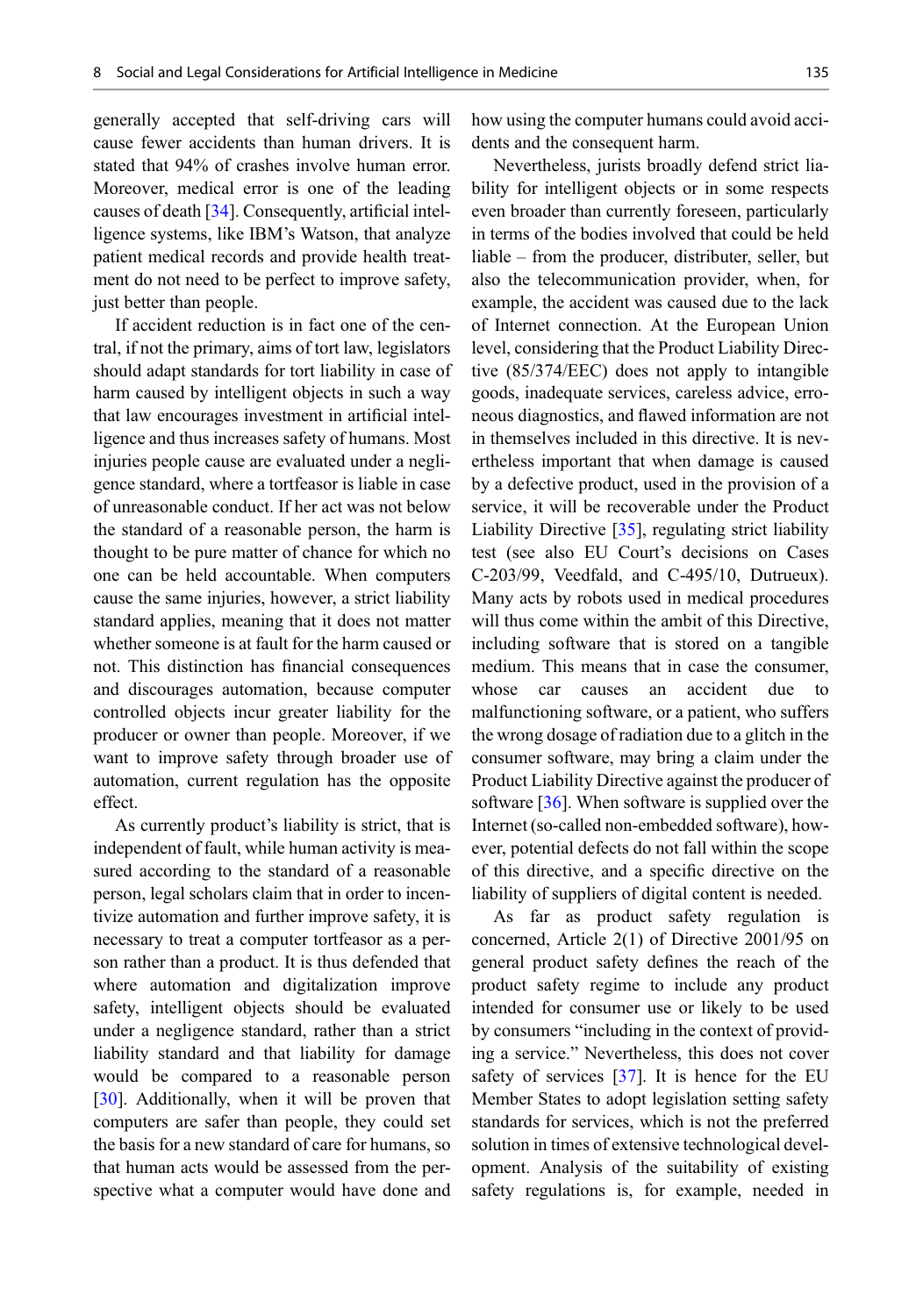relation to software-based product functions that can more and more be modified after delivery.

It is also essential to understand, however, that the more autonomous the systems are, the less they can be considered simple tools in the hands of other actors and that overly stringent regulation, expecting perfection instead of acceptable robot behavior, may discourage manufacturers from investing money in innovations, such as self-driving cars, drones, and automated machines [\[38](#page-9-27)]. Smart regulation is thus again needed, taking into account all the involved stakes.

While intelligent objects are imitating the work of humans, as well as their legal liability, the question also arises, whether robots will be entitled to sue, be sued, and also be engaged as witnesses for evidence purposes. Currently, it is not possible to sue a robot as they are considered property, just like an umbrella. Intelligent objects do not have legal identity and are not amendable to sue or be sued. If a robot causes harm, the injured party have to sue its owner or its manager. However, comparing the robots to companies, for procedural purposes companies were also not treated as separate legal entities from the human owner for a long time in history [\[30](#page-9-23)]. Nevertheless, over time legislators and courts abandoned the model of treating corporations solely as property and awarded them an independent artificial personality that allowed them to sue and be sued. In respect of the robots, it will thus need to be established whether they are more like an employee, a child, an animal, a subcontractor, or something else [[39\]](#page-9-28).

Related to this, 3D printing turns traditional service providers into manufacturers, making the relevant legislation applicable also to them. Specific regulatory challenges in this respect arise in the medical field, where 3D printing brings the ability to print replacement body parts, organs, bones, and even skin. In this situation, medical doctors and dentists provide a bundle of services – besides the ordinary patient treatment, they make a digital design of the implant and printing the implant in their offices with a 3D printer. Each device is designed and manufactured based on a patient's medical image data, which ensures a perfect fit with his unique anatomy. Low price and high functionality 3D printed medical devices may save lives and have important consequences on the social security systems; however, the regulation needs to contemplate the risks involved and maintain patient safety standards. Under current EU Medical Devices Directive (93/42/EEC), 3D printed medical devices fall in the category of "custom-made medical devices," similar to orthopedic shoes that are not strictly regulated. In relation to 3D printed medical implants (such as prosthetic limbs, hips, or teeth), however, it is widely accepted that they require more stringent quality requirements to address the needs and potential risks [[12\]](#page-9-9). Nevertheless, it seems that EU regulators are supporting the status quo, considering that the Explanatory Memorandum to the future Medical Devices Regulation states that "Manufacturers of medical devices for an individual patient, so called 'custom-made devices', must ensure that their devices are safe and perform as intended, but their regulatory burden remains low." What is thus needed to assure patients' safety is to subject the manufacturers of higher risk 3D custom printed devices to a conformity assessment and to require CE marking of the input material (in the same way as materials that are currently used for creating a dental filling). Keeping current uncertainties might lead to different national interpretations of risk related to 3D printed medical devices and a fragmentation of the internal market, thus harming both the consumers and the business.

## Conclusions and Guidelines

Artificial intelligence certainly has the potential to make our lives better, especially so in medicine. It is in fact already happening, but as the adoption of any new technology, the welcoming of artificial intelligence into our lives is not without challenges and obstacles along the way. We have here reviewed some of the more obvious social and juristic challenges, for which we are nevertheless not well prepared. In particular, we have reviewed social dilemmas as traditionally demanding situations, in which we find ourselves torn between what is best for us and what is best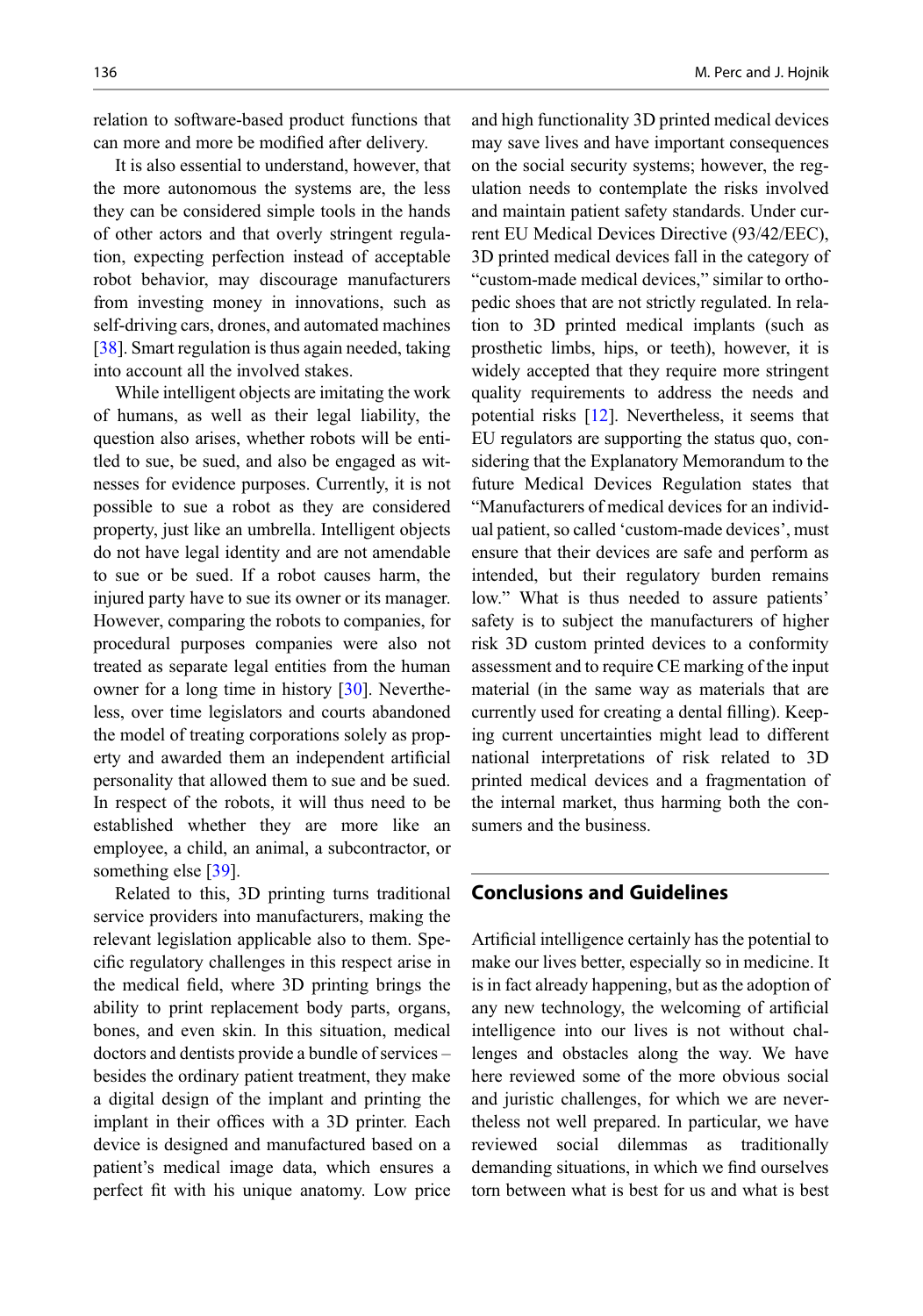for others around us and for the society as a whole. It is difficult enough for us to do the right thing in such situations, and now we have to essentially build machines that will, with more or less selftraining, be able to do the right thing as well. The essential question is whether we expect artificial intelligence to be prosocial, or whether we expect it to be bent on satisfying an individual, the owner, or the company of which property it is. The meme "is my driverless car allowed to kill me to save others?" brings the dilemma to the point. It is relatively easy and noble to answer yes without much thought, but who would really want a car that could potentially decide to kill you to save other strangers? Research done thus far indicates that not many, depending of course on some details as to who might the passengers be and how many others would potentially be saved. But regardless of these considerations, one of such cars is an unlikely entry on the top of any wishing list. There are of course many similar situations that have the same hallmark properties of a social dilemma, like whether or not we should be vaccinated. If a large enough fraction of a population says no, then we will lose herd immunity, and long forgotten diseases will surely return. To be vaccinated, on the other hand, is a difficult decision for some because of possible side effects of the vaccine.

Therefore, the answer to the question whether we want artificial intelligence to be prosocial or not certainly has no easy or universally valid answer. As is so often the case, it depends on the situation, and also on the juristic circumstances either decision would create.

<span id="page-8-1"></span><span id="page-8-0"></span>As industry and technology are changing hastily, all the involved stakeholders have to utterly consider whether the society can adjust to this development equally fast and whether people develop the necessary technological skills. While some commentators claim that EU may adopt the legislation concerning digitizing industry too fast, since it is not yet known how exactly smart industry will develop, others call for immediate response to avoid distinct legislative activities by individual states. Robotization in many aspects makes sense and it is thus reasonable that it gets regulatory support. However, this does not mean that it is always necessary to rush into new regulation, when amending existing legislation would suffice.

In reviewing the social and juristic challenges of artificial intelligence in medicine, we propose the following set of guidelines:

- (i) Improving the digital skills of the workforce for medical professions requires public measures with pertinent financial support.
- (ii) Strict liability for the marketing of autonomous healthcare services and medical diagnostics discourages investment in this field, thereby decreasing the potential of robotization to make these services safer and more accessible and affordable. This can be considered as the main regulatory paradox with respect to the introduction of artificial intelligence into new areas of application, including medicine.
- (iii) Patients' safety needs to be ensured by subjecting the manufacturers of higher risk 3D custom printed devices to a conformity assessment and to require CE marking of the input material (in the same way as materials that are currently used for creating a dental filling).
- (iv) Before autonomous services enter into medicine, liability issues need to be clearly set by legislation, so that it is not left to the user to search and prosecute the liable entity in courts.
- (v) Obligatory black box to record the functioning of the intelligent object and help ascertain liability in cases of potential faults.
- (vi) No fine print. The user should be informed how the artificial intelligence will react in critical situations, as well as be made accurately aware of all drawbacks, possible errors, misdiagnosis, and things that can go wrong when relying on it.

#### References

- 1. Russel S, Norvig P. Artificial intelligence: a modern approach. Pearson Education; 2013.
- 2. Spring M, Araujo L. Product biographies in servitization and the circular economy. Ind Mark Manag. 2017;60:126–37.